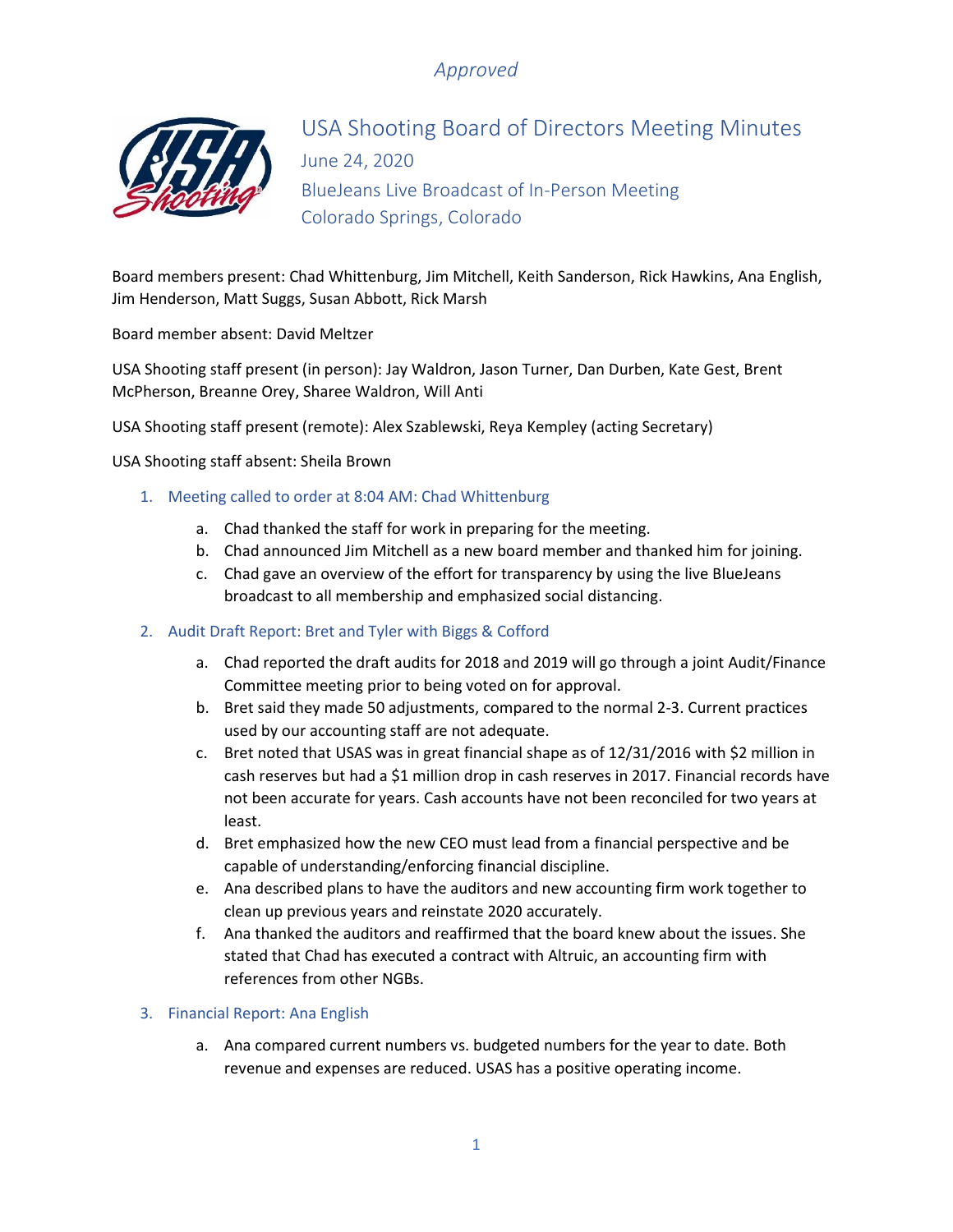- b. Ana discussed a new plan to begin setting aside deferred revenue monthly for a presumed \$250,000 payment to athletes who medal in the Olympics.
- c. Ana recommended approval of the March-April financials despite adjustments pending. Chad made a motion to approve March and April income statements but not the balance sheets (which have forthcoming adjustments). Motion passed 9-0.
- d. Ana said the \$271,000 PPP loan is reflected on the balance sheet, is anticipated to be forgiven, and will be considered a grant and income in that case.
- e. Chad announced that board decided to remove the staff position of controller/CFO and utilize the firm Altruic.

#### 4. Altruic: Ryan and Erin

- a. Alan described an online portal to provide full financial transparency. He suggested that each month's financial statements be reinstated with correct numbers, especially relating to deferred revenue to have accurate information with a rolling cash projection.
- 5. Nominating/Governance Committee Report and CEO Search: Rick Marsh
	- a. Rick discussed the CEO search process. He noted two board members, Keith Sanderson and Matt Suggs, applied and were removed from the committee.
	- b. Rick discussed an effort to fully staff all committees, which has not been done in the past. He discussed the procedure to approve the new nominations and made a motion to approve the entire list. The motion was passed to fill committees in full 9-0.
- 6. Strategic Plan: Chad Whittenburg
	- a. Chad introduced the Strategic Plan and discussed the process of producing it with a committee including staff, athlete, USAMU, and USOPC representation. He highlighted the core values that would lead USAS into 2028.
	- b. Chad made a motion to approve the Strategic Plan. Keith asked which parts would be approved. Chad clarified the plan is pages 2-11, while the mission (page 1) will be discussed/voted on later. Chad made a motion to change wording of "elite" to "worldclass." Passed 7-0, with 1 abstain (Keith Sanderson). Matt Suggs was out of the room and did not vote.
- 7. Chad called for a break at 9:44 AM to return at 10:00 AM
- 8. Chad resumed the meeting at 10:05 AM
- 9. Return to Play Proposal : Sharee Waldron
	- a. USAS will be posting a statement recommending that clubs follow guidelines from their local governor and CDC for local competitions. The USOPC anticipates entering phase 1 on Friday June 26, allowing the first group of athletes to return to the OPTC. Discussion on alternate training locations followed.
	- b. Sharee answered an online attendee's question: USAS will sanction events starting July 1. Athletes will not be required to participate in a state Junior Olympic event to participate in the National JOs in September for this year only.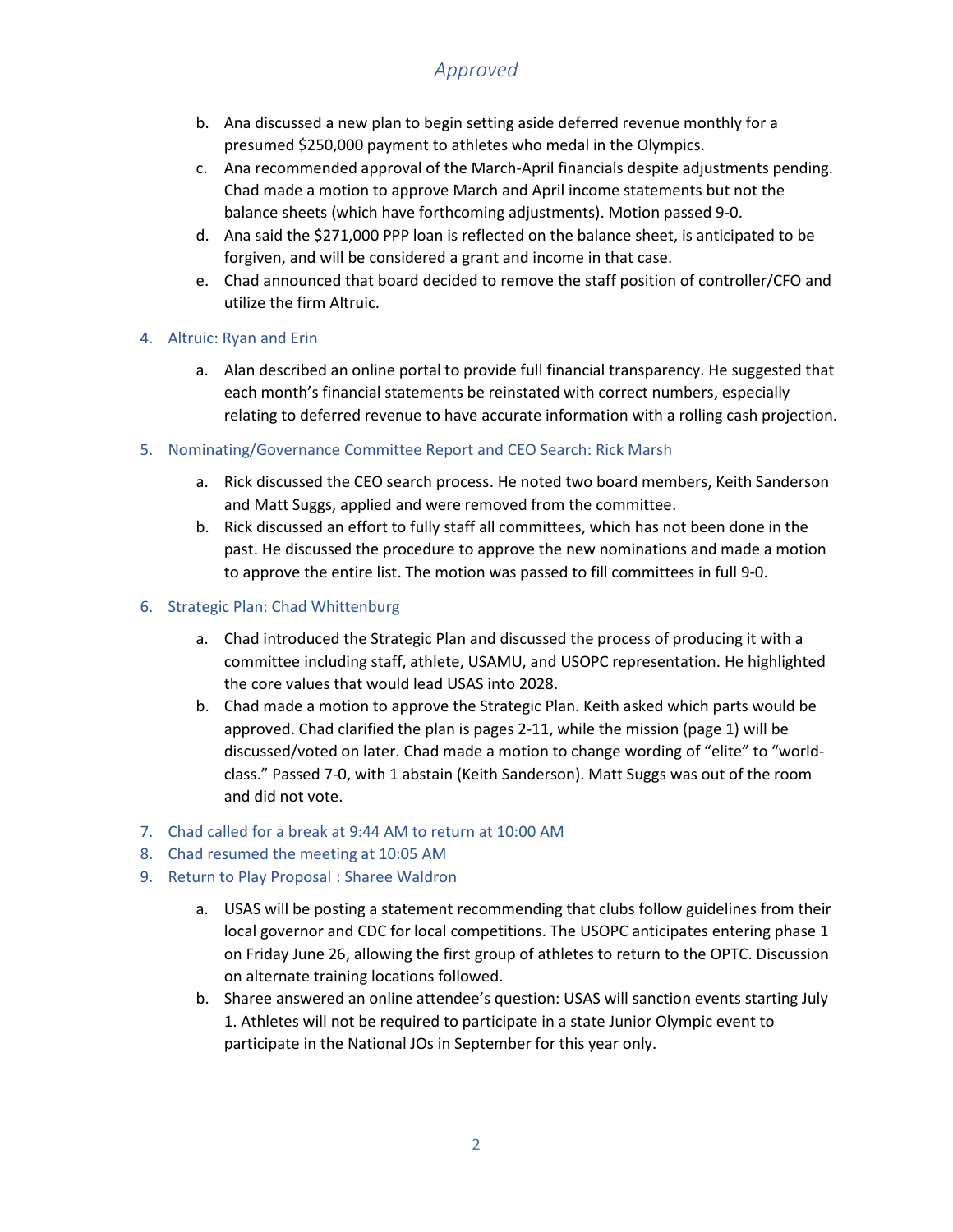- c. Rick Marsh asked about the self-quarantine procedure at the OPTC for athletes. Sharee answered that it is different for resident athletes and off-site athletes and the procedure is still in development.
- d. Return to Work. Sharee recognized the loss and hardships that the staff and athletes have experienced this year and commended their hard work.
	- i. Sharee answered attendee questions about JO dates. Shotgun is proposed for September at Ft. Carson. Rifle/pistol is still unknown because no events are allowed at the USOPTC until after Tokyo 2021. USAS is looking into other venues.
	- ii. Sharee responded to attendee questions about local sanctioned competitions: USAS policy is to follow local guidelines and if the club is not able to, it's not prudent to host a match.
	- iii. Chad emphasized that for "protected competitions" we can't propose dates yet until every state is open and allowing athletes to train. We have go/no-go dates allowing for 60 days prior notice.
- e. Chad noted that travel spending will resume, citing \$150,000 for July-Sept for all four disciplines. Jay mentioned that we are putting aside USOPC money for 2021 travel.

#### 10. Paralympic Direct Athlete Support (DAS): Will Anti

a. Will reported that during a June call-in meeting, the board approved increasing USA Shooting-funded DAS for the Paralympic team because funding from USOPC was significantly less than for the able-bodied athletes. The Paralympians to be selected in October will now receive monthly funding equal to the able-bodied athletes.

#### 11. ISSF update: Susan Abbott

- a. Susan reported that ISSF committees are working to find new events to produce audience excitement. She called for more representation from USAS and that USAS should provide more grooming and funding for USAS representatives.
- b. Chad stated the board is putting together an ISSF committee/working group to find additional candidates from USAS. He mentioned the intention to attend the ISSF General Assembly, praised Dr. Arnot and Dr. Lally for their help with Return to Play documents, and praised Kim Rhode's work as the ISSF athlete rep.

#### 12. Chad announced a short break at 11:08 AM. Resumed at 11:19 AM.

a. Chad stated the quad will not be extended as it relates to board positions. USAS will hold an AAC rep election before the end of the year.

#### 13. Partnership Report: Sharee Waldron

- a. Sharee expressed gratitude to several partners: Bob and Jennie Aylward, Vista (Federal ammunition), Hillsdale College, Glassen Foundation. She stated USAS needs to rebuild and celebrate our youth pipeline relationships.
- b. Sharee pointed out examples of domestic and international online competitions.
- c. Ana asked how the financial pipeline is being managed. Sharee listed a team effort: herself, Guillermo Rojas, Kate Gest, Matt Suggs, and Phil Murdoch. Matt Suggs added